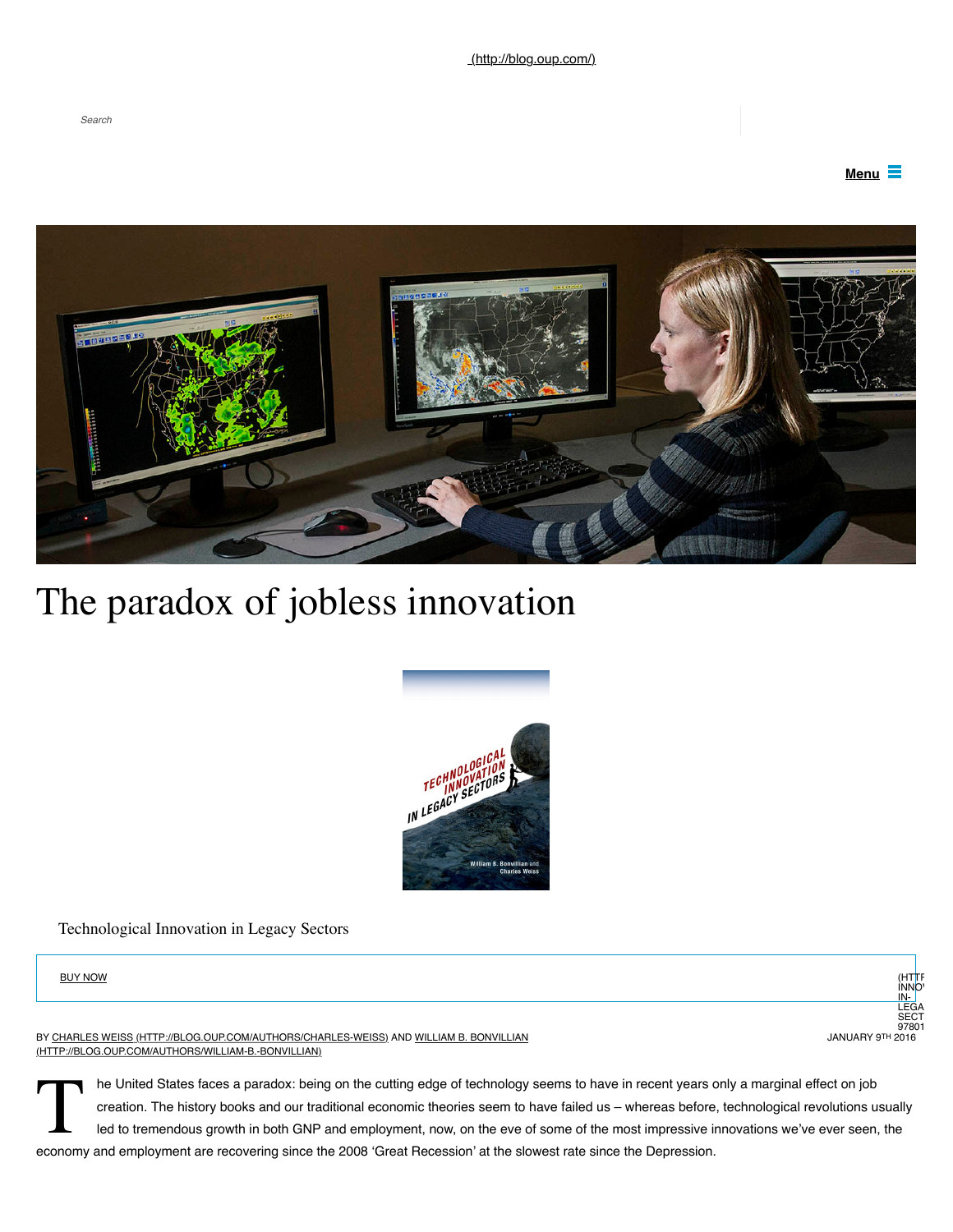Puzzling, indeed. The changing relation between technological advance and economic growth is not a new story. The story is not entirely mysterious, and esteemed economists have given their own readings of it, but there's an almost an irony in how elusive a full explanation has been.

Think of the problem like this: each step forward in technology, theoretical, and physical, implies investment and social benefit. These have usually led to the growth of the economy, because of the new opportunities for everyone, and to job growth for workers involved in new technologies and the value chains they create. The US still spends more money than other nations on R&D, even if the ratio of this spending to GDP is declining. But where's the money going?

Some recent explanations blame growing income inequality, either explicitly or implicitly. Essentially, some economists argue growth has slowed because greater wealth is less useful if it's concentrated, and technological advance facilitates concentration. Productivity gains mean automation, which can mean less employment in the short term; similarly, these gains mean an increase in the rates of return to capital, which accelerates wealth concentration when rates of return outpace economic growth. Finally, an ever greater skill premium in the United States widens the gap between the upper and lower middle class.

# *Separating innovation and production is a flawed strategy because the two are symbiotic.*

Something still seems unsatisfying about these answers: dazzling inventions, our gut tells us, should still lead to dazzling growth. The United States faces difficult social problems, and the 2008 financial crisis is still recent memory, but the limping growth seems to demand greater explanation. Not to mention that all these together would seem to imply not a job disappearance, but a job shift, from which greater productivity should mean an increase in real wealth and in which new industries, for all the fear of automation, actually create new job categories with higher skill premiums.

This is what three centuries of industrial history has told us. It's tempting to argue that this revolution has been different, but this assumption seems unlikely on its face. Certainly, IT advance has rendered many jobs obsolete, but, considering the burgeoning IT sector, this revolution seems almost gentle in its job destruction compared to previous revolutions in agriculture and factory automation.

There's an intuitive answer that makes our paradox seem banal. It supplements the other theories, while providing an important new perspective; it's built on one of the traditional theories of growth slowdown, but adds an important second step that more fully explains why the phenomenon does not seem to have stopped: the short version is that it's a subtle effect of technological change and globalization – more subtle than the simple offshoring of low-skilled, low-productivity jobs.

First the US production economy is being hollowed out. Economists have typically seen this as the US embracing its comparative advantage. The United States' cultural fixation, if not its actual policy focus, on cutting edge tech is built around the idea that the United States can shed less technical jobs in favor of more skilled ones. But this should again suggest a trend toward higher skill, greater productivity, and growth in high-tech employment.

But the second step of globalization suggests something more insidious. The US is losing a tug of war on the value-added chain. The US is not simply losing jobs, it is losing increasingly sophisticated jobs, not only in manufacturing but also in process development and design, which are important and often neglected areas of innovation. Our lost expertise and equipment is percolating upward. Separating innovation and production is a flawed strategy because the two are symbiotic. By creating a fault line between the two, and distributing our production, we've begun the process of eroding our advantage in high tech.

There's a scary possibility ahead of us. We assumed that the problem was that we were innovating here and producing there, but we may very well be innovating there and producing there.

*Featured image credit: Atmospheric Technology by Savannah River Site. CC-BY-2.0 via <i>[Flickr \(https://flic.kr/p/jMfi78\).](https://flic.kr/p/jMfi78)* 

*William B. Bonvillian is Director of the MIT Washington Office. Charles Weiss was Distinguished Professor of Science, Technology and International Affairs (STIA) at the Georgetown University School of Foreign Service until his retirement in 2014. They are the co[authors of Technological Innovation in Legacy Sectors \(https://global.oup.com/academic/product/technological-innovation-in-legacy](https://global.oup.com/academic/product/technological-innovation-in-legacy-sectors-9780199374519)sectors-9780199374519).*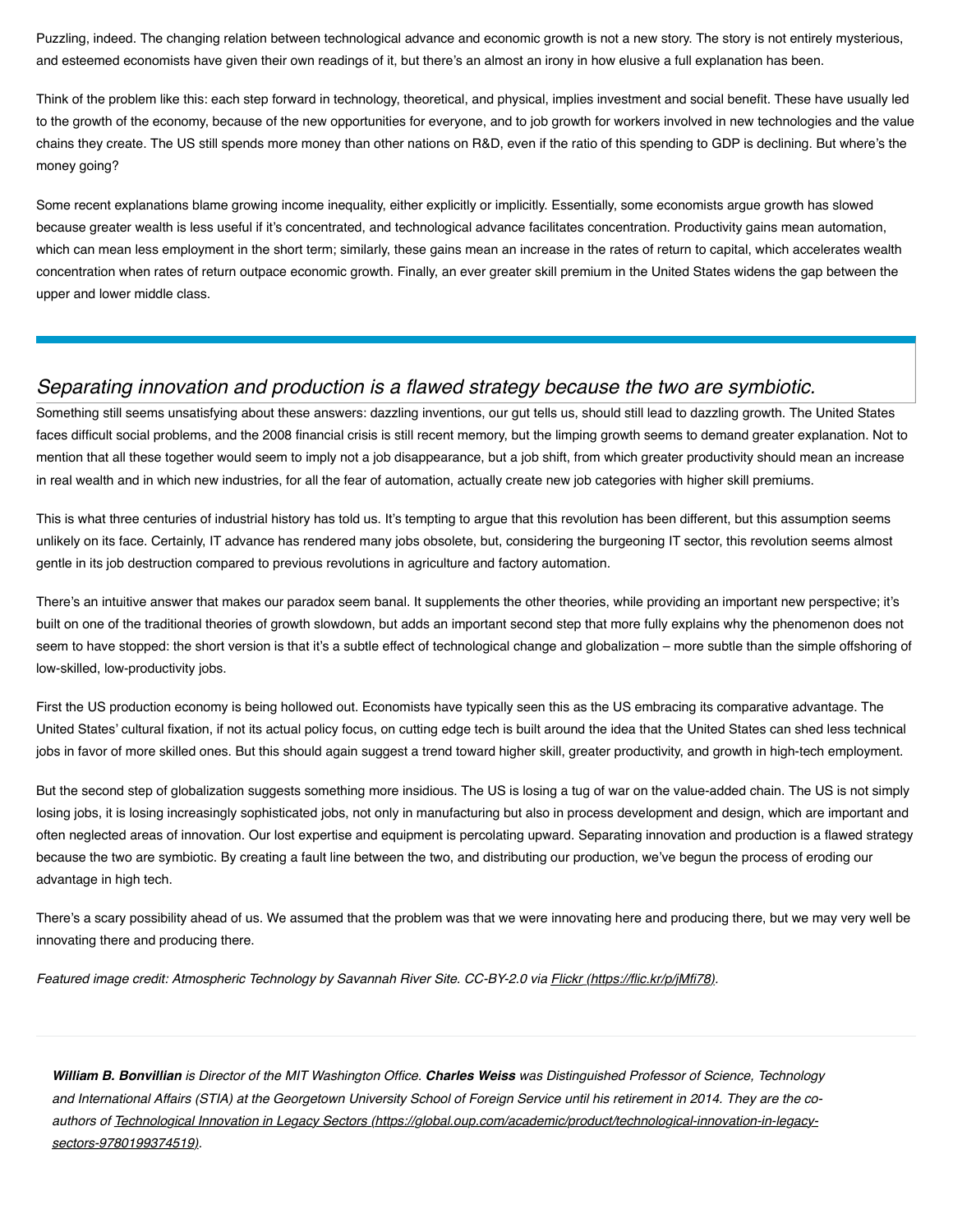POSTED IN: [BUSINESS & ECONOMICS \(HTTP://BLOG.OUP.COM/CATEGORY/SOCIAL\\_SCIENCES/BUSINESS\\_ECONOMICS/\)](http://blog.oup.com/category/social_sciences/business_economics/) / [BOOKS \(HTTP://BLOG.OUP.COM/CATEGORY/SUBTOPICS/BOOKS/\)](http://blog.oup.com/category/subtopics/books/) [SOCIAL SCIENCES \(HTTP://BLOG.OUP.COM/CATEGORY/SOCIAL\\_SCIENCES/\)](http://blog.oup.com/category/social_sciences/)

Subscribe to the OUPblog via email:

*Your@email.here* Subscribe

[Or subscribe to articles in the subject area by](http://blog.oup.com/follow/) [email \(http://blog.oup.com/subscribe-oupblog-via-email/\)](http://blog.oup.com/subscribe-oupblog-via-email/) [or RSS](http://blog.oup.com/follow/) (http://blog.oup.com/follow/)

What to read next

| <b>Restoring Our Innovation "Vision"</b><br>(Http://Blog.oup.com/2014/05/Restoring-Innovation Today | <b>Philip Auerswald On Driving</b>   | <b>Footloose Jobs, Rootless Machines</b><br>(Http://Blog.oup.com/2013/11/Offshoring |
|-----------------------------------------------------------------------------------------------------|--------------------------------------|-------------------------------------------------------------------------------------|
| <b>Our-Innovation-Vision/)</b>                                                                      | (Http://Blog.oup.com/2012/05/Philip- | <b>Globalization-Employment-</b>                                                    |
| MAY 22ND 2014                                                                                       | <b>Auerswald-Coming-Prosperity-</b>  | Economics/)                                                                         |
|                                                                                                     | Driving-Innovation/)                 | NOVEMBER 9TH 2013                                                                   |
|                                                                                                     | MAY 8TH 2012                         |                                                                                     |

## Recent Comments

There are currently no comments.

### Leave a Comment

Your email address will not be published. Required fields are marked \*

#### **COMMENT**

**NAME \***

**EMAIL \***

**WEBSITE**

POST COMMENT $\mathbf{\hat{}}$ 

**[About Us \(http://blog.oup.com/about/\)](http://blog.oup.com/about/)**

**[Follow Us \(http://blog.oup.com/follow/\)](http://blog.oup.com/follow/)**